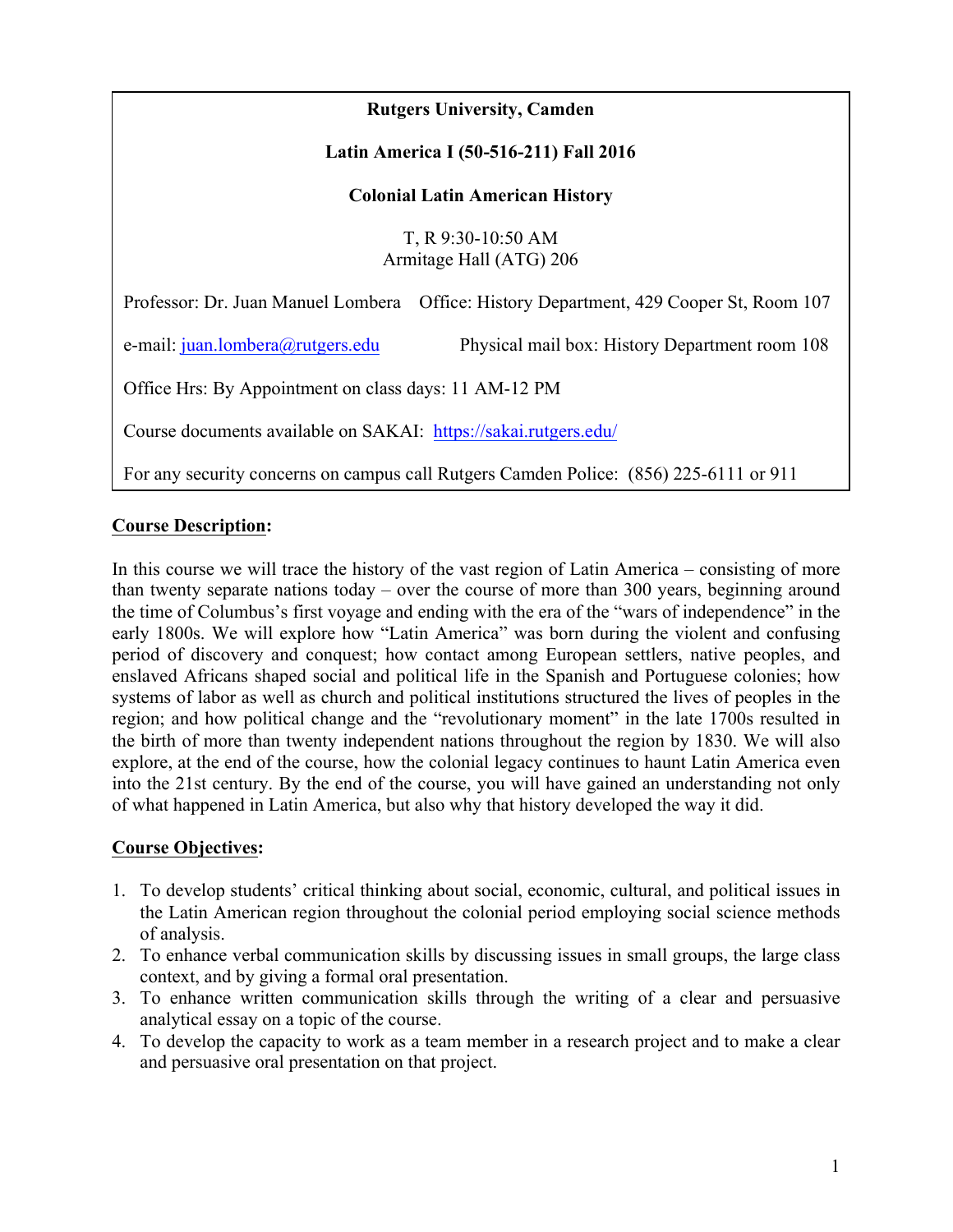#### **Course Requirements:**

All students are expected to keep up with the readings and to attend all lectures. Grades will be based on points awarded for each of the following:

**Total: 100 points**

Partial Exams: There will be two partial exams throughout the semester, each with a potential value of fifteen points, based on lectures, assigned readings, and student presentations. These exams will consist of identifications or short answers and will test the understanding of basic concepts of the course. **There will be no make-up or anticipated exams.**

Group Presentation and Paper: Students will form groups of two members (or more depending on the number of students in the course) to make an oral presentation on one of the Discussion Topics indicated in the syllabus and listed in **Handout 1**. Students should sign up for these groups no latter than **Tuesday, September 13**. In addition to the oral presentation, which should be made in Power Point and posted on SAKAI, each member of the team must present an individual paper on the theme of the presentation. Papers are due the class following the oral presentation and must be turned in as hard copies; **papers by e-mail are not accepted**. There is no strict limit to the length of the written part but you should aim for 5 to 7 pages as a guideline. For more details on the format and requirements for the presentation and paper, please see **Handout 2**. Barring an extraordinary excuse, all late papers will be marked down a third of a grade (ex. A to A-) for each day following the due date.

Midterm and Final Exams will consist of short answers to ID's or short questions, and essay. Exams will be based on lectures, assigned readings, and student presentations. The midterm is scheduled for **Thursday, October 27.** The final exam will be scheduled by the University for the week of December 16 to 23**. There will be no make-up or anticipated exams.**

Participation: The grade will be based on your participation in SAKAI's Forums; postings will be graded and must be submitted by the due date and time, which is designed to allow students to read each other's comments before class and to promote discussion during presentations. **Late postings or postings by e-mail are not acceptable.**

Student participation and discussion in class is **essential** for success in the course. Learning is not a passive activity; it depends on thoughtful student questions as well as willingness to engage in discussion. Students should read the assignments listed on the class schedule before class and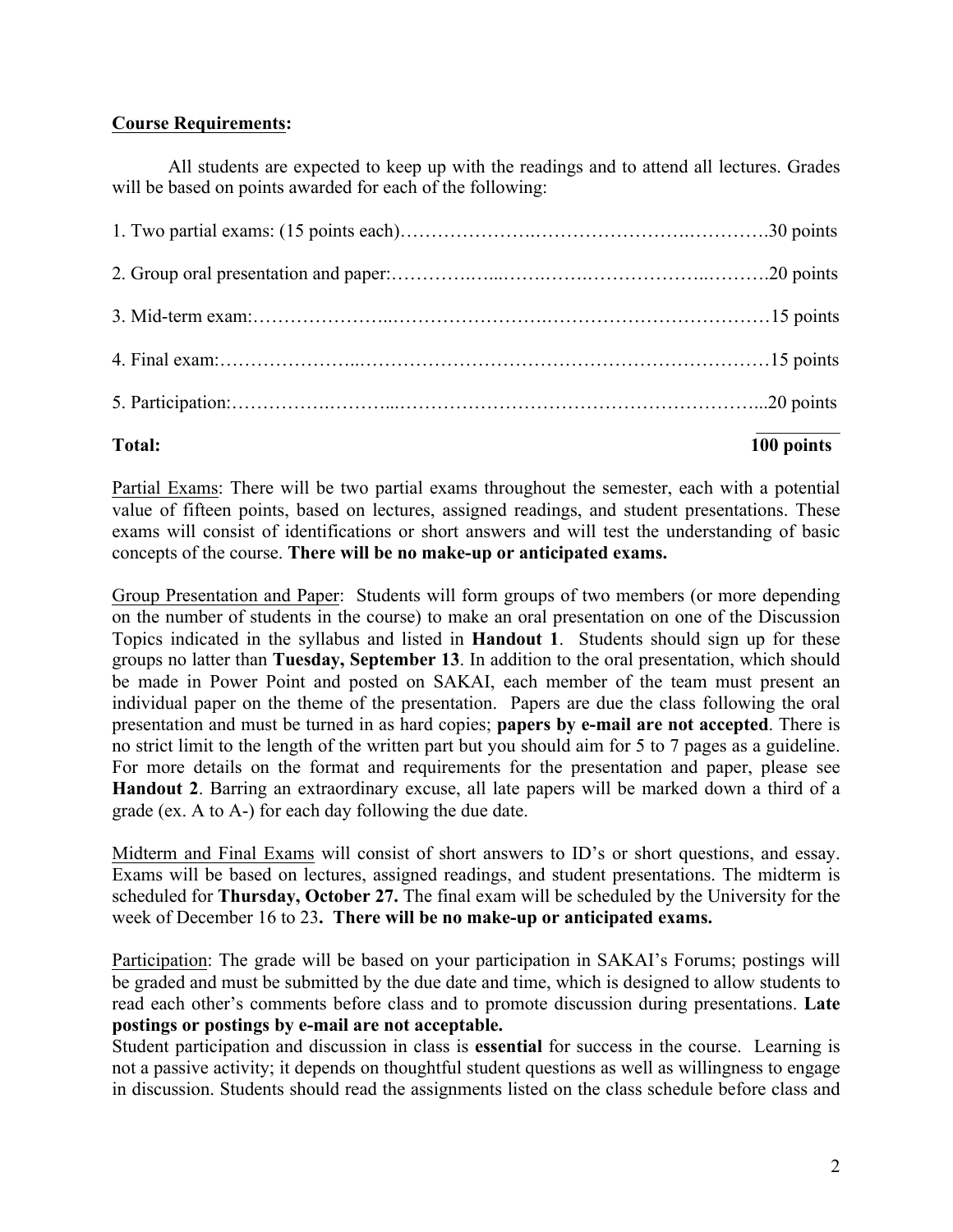be prepared to discuss them both on SAKAI's Forums and in class. You are encouraged to ask questions, express your views, and debate among yourselves on the topics of the class. Remember that nothing in the social sciences is set in stone and historical events are always subject to interpretation.

Working ahead by downloading or printing out reading assignments in advance makes good sense. No single textbook or reading replicates the course. Classroom content defines the course.

#### **Required Texts and Readings:**

In addition to the two books listed below (required), class meetings entail the reading of materials available via SAKAI, the Internet, or the Library. We will watch some films available on line (subscription to an on-line film provider may be required) or on reserve at the library. The following books are available at the University District Bookstore, Camden and other vendors:

- 1. Boyer, Richard and Geoffrey Spurling, 2000. *Colonial Lives: Documents on Latin American History 1550-1850.* New York: Oxford University Press. ISBN: 978-0-195-12512-2
- 2. Andrien, Kenneth J, *The Human Tradition in Colonial Latin America,* 2nd Edition, 2013. Rowman and Littlefield Publishers. Lanham, MD. ISBN: 978-1-4422-1299-2; e-book: 978-1- 4422-1300-5

#### **Optional Texts and Readings:**

3. Keen, Benjamin and Keith Haynes, *A History of Latin America, Volume 1.* 9th ed**.** 2013. Boston: Houghton Mifflin Harcourt Publishing Co. ISBN: 978-1-111-84140-9. (There is also an electronic version of this book with ISBN: 978-1-439-01964-1, which can be purchased at a lower cost than the printed version).

#### **SAKAI and e-mail:**

The course uses Rutgers SAKAI web-based educational software platform for communication, discussion forums, online grade book, and posting of course documents, such as the syllabus, lecture notes, and digital course readings. Everyone enrolled in the course should be automatically enrolled in SAKAI for this course. The archive on SAKAI is not a substitute for taking notes in class, but it does provide a resource for students to use in preparation for papers and exams. **All students must have a Rutgers e-mail address, through which all e-mail communications will be made in this course.** The malfunction of any aspect of any computer systems cannot be accepted as a legitimate excuse for incompletion of any course requirements.

#### **Office Hours**:

Students are encouraged to meet with their professor on a regular basis by appointment during office hours. Office hours are designed to allow for additional questions and clarification of issues raised in class, or to discuss any concerns with the management of the class. Your constructive suggestions and ideas are welcomed to help enhance everyone's learning. **Please do not bring up personal issues during class time.**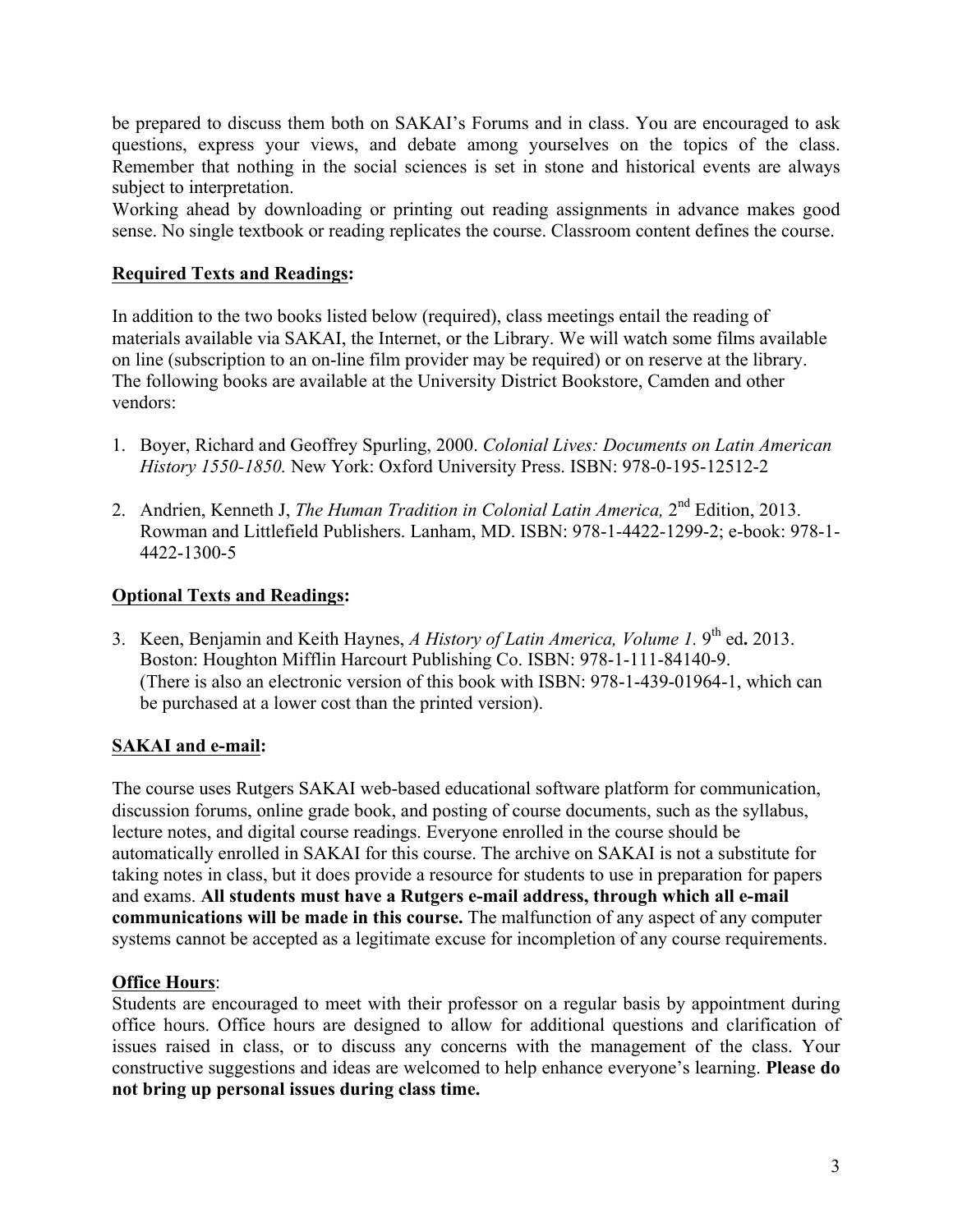#### **Class Policies:**

- Ø **There are no extra-credit assignments**.
- Ø Attendance to class is mandatory and all absences will be registered as such. There is no distinction between excused and unexcused absences. Any student who misses, **for whatever reason, more than 20 % of class sessions (that is, more than 6 absences) will automatically fail the course.** If you miss class for whatever reason your main concern should be to try to understand the material covered in class and to complete the assignments that were due or assigned on that day. **I do NOT need to know why you didn't show up for class.** (Please do not send me emails with the details of your illness or funeral or whatnot). *Only in the exceptional case of an extreme medical emergency or a similar event do you need to justify your absence. In such case you must make an appointment to see me during office hours and bring with you a written explanation of the event together with a copy of a formal document validating the emergency condition.*
- $\triangleright$  Use of cellular phones, i-pods, i-pads, laptops, or any other electronic device is not allowed in class. If you have a mobile phone or pager, please turn it off before you enter class.
- $\triangleright$  Please avoid entering class late and/or leaving class early. Both actions are extremely disruptive to me and to the rest of your classmates. Plan to make calls or use the bathroom before class so that you do not disrupt class by leaving in the middle of it.
- $\triangleright$  No eating in class please. Beverages are OK.
- Ø Rutgers University wishes to make accommodations **for persons with disabilities**. Please make your needs known by informing Dr. Lombera and the Office of Disabilities Services at (856) 225-6442 if you have not already done so. Sufficient notice is needed to make accommodations possible.
- Ø **Academic Honesty:** Students are expected to do their own work, and give credit where credit is due to works that they use in their assignments, papers, projects and presentations. That means citing books, articles, news sources, interviews, etc. all the time. Cheating or plagiarism, which is purposely copying someone else's work and presenting it as if it were your own, will be severely punished. Failure to conform to academic integrity guidelines: https://slwordpress.rutgers.edu/academicintegrity/wp-

content/uploads/sites/41/2014/11/AI\_Policy\_2013.pdf will result in referral of the case to the Dean's office; the usual penalties in such instances range from a failing grade in the course to suspension (or even expulsion) from the university.

I am sure that you all want to avoid **plagiarism,** but sometimes it is not easy to recognize. In the following document you will find some tips that will help you identify it.

> *Plagiarism: What It is and How to Recognize and Avoid It* http://www.indiana.edu/~wts/pamphlets.shtml

Ø Please consult the **Learning Center** at 231 Armitage Hall (856)-225-6442; http://learn.camden.rutgers.edu to improve your writing or to better understand the rules to avoid plagiarism.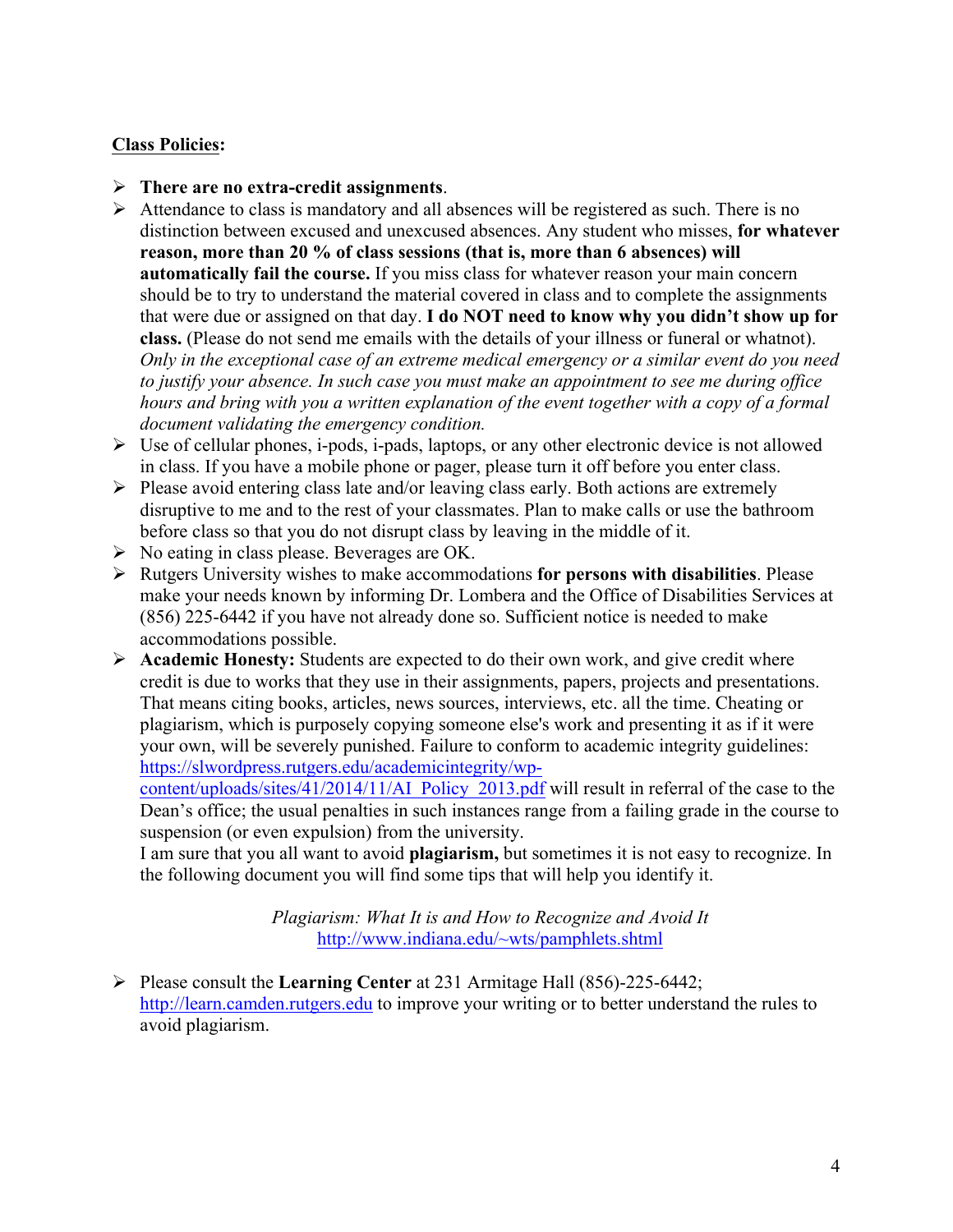# **Lecture and Reading Schedule**

(Subject to change)

# *Introduction*

| Date  | <b>Topic</b>                                                                                      | Readings                                                                             |
|-------|---------------------------------------------------------------------------------------------------|--------------------------------------------------------------------------------------|
| Sep 6 | • Syllabus, class policies, and<br>description of group projects.<br>• Latin America in the World | • Syllabus<br>• Keen and Haynes, Introduction<br>• Begin forming groups of 2 members |

#### *Theme 1: Old Worlds.*

| Sep 8  | • The Americas before "The Encounter"     | • Keen and Haynes, Chapter 1                                                                                                                         |
|--------|-------------------------------------------|------------------------------------------------------------------------------------------------------------------------------------------------------|
| Sep 13 | Europe in the $15th$ and $16th$ Centuries | • Werner, "Limpieza de Sangre," from<br>the Encyclopedia of Mexico [SAKAI]<br>Keen and Haynes, Chapter 2<br>• Last day to sign up for group projects |

#### *Theme 2: Encounter and Conquest.*

| Sep 15                                | • The Encounter;<br><b>First Contacts</b>                    | • Keen and Haynes, Chapter 3<br>• A Pope Rewards "So Salutary and Laudable A Work"<br>$(1455)$ [SAKAI]                                                           |  |
|---------------------------------------|--------------------------------------------------------------|------------------------------------------------------------------------------------------------------------------------------------------------------------------|--|
| Sep 20                                | $\blacksquare$ Conquests                                     | • Keen and Haynes, Chapter 3<br>• Olivia Harris, "The Coming of the White People" [SAKAI]<br>• Christopher Columbus, "Letter on the New World" (1493)<br>[SAKAI] |  |
| Sep 22                                | • Presentation $\#1$ :<br>Old Worlds.                        | • Mann, 1491, "A View From Above" [SAKAI]<br>• Mann, 1491, "In the Land of Four Quarters" [SAKAI]                                                                |  |
| Sep 24                                | • The "Columbian"<br>Exchange"                               | • Alchon, "A Pest in the Land," chapters 2, 3, 5 [SAKAI]                                                                                                         |  |
| Sep 29                                | $\blacksquare$ Presentation #2:<br>Encounter and<br>Conquest | • Film: "The Mission," Director Roland Joffe, 1986 (2hrs, 4)<br>min).                                                                                            |  |
| <b>• Exam # 1 (Themes #1 &amp; 2)</b> |                                                              |                                                                                                                                                                  |  |
| Oct 4                                 | • Institutions of Colonial Order, Part I:                    | • Keen and Haynes, Chapter 4 (pp. 76-88)<br>and Chapter $5$ (pp. 95-100)<br>Governance, Land, and Labor Systems                                                  |  |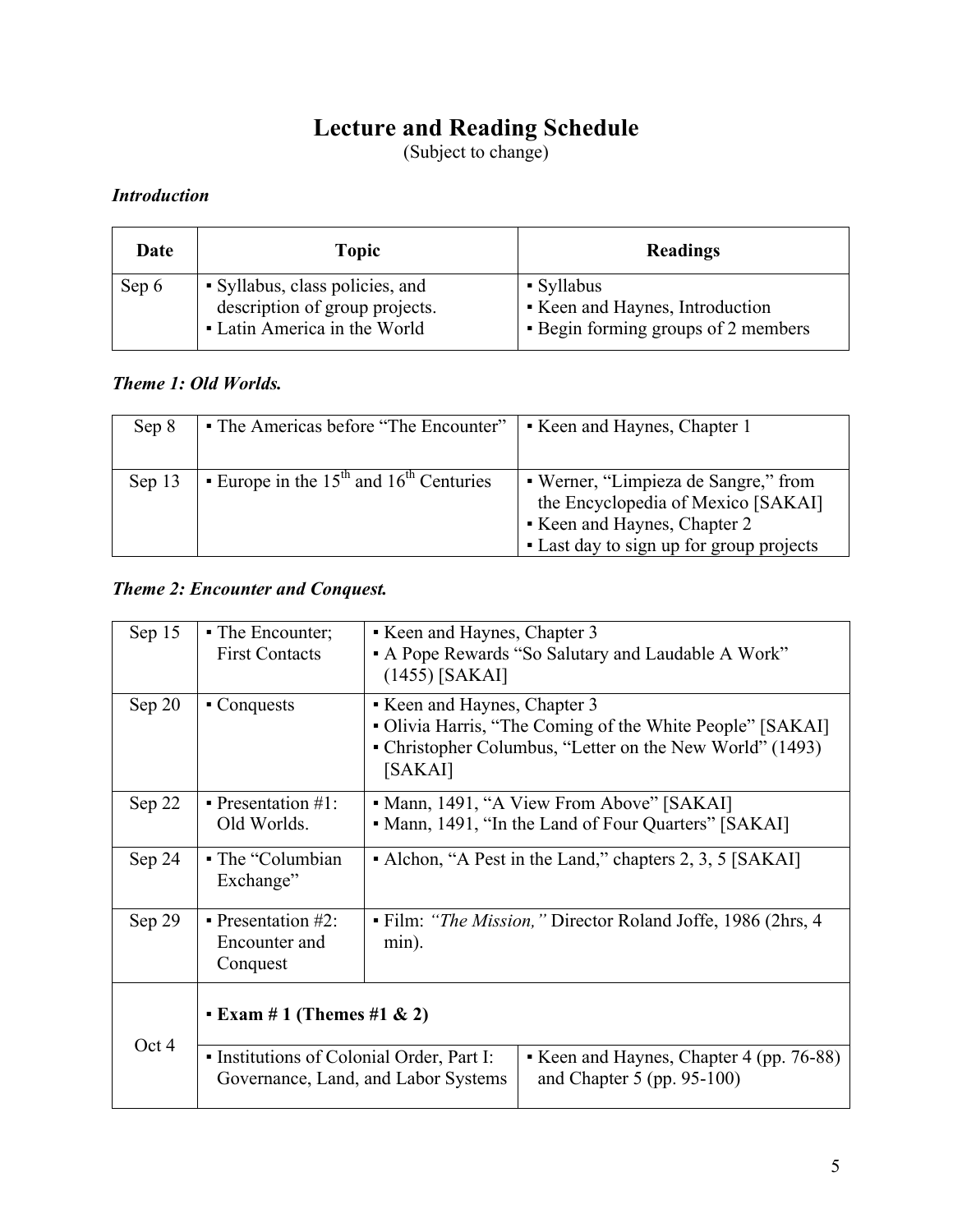# *Theme 3: Institutions of Colonial Order.*

| Date   | <b>Topic</b>                                                                                                          |                                                                   | <b>Readings</b>                                                                                                                                                                                                                                                                                                                                                                                                                                                                                      |
|--------|-----------------------------------------------------------------------------------------------------------------------|-------------------------------------------------------------------|------------------------------------------------------------------------------------------------------------------------------------------------------------------------------------------------------------------------------------------------------------------------------------------------------------------------------------------------------------------------------------------------------------------------------------------------------------------------------------------------------|
| Oct 4  | - Colonial Institutions, Part I:<br>Governance, Land, and Labor Systems                                               |                                                                   | Keen and Haynes, Chapter 4 (pp. 76-<br>88) and Chapter 5 (pp. 95-100)                                                                                                                                                                                                                                                                                                                                                                                                                                |
| Oct 6  | $\blacksquare$ Presentation #3:<br>Colonial Institutions,<br>Part I: Governance,<br>Land, and Labor<br><b>Systems</b> | • Introduction [B & S]<br>• The Requirement [SAKAI]<br>& S, Ch 2] | - The New Laws of the Indies [SAKAI]<br>• The Indians of Tejupan [B $& S, Ch 1$ ]<br>• Land Conservation and Environmental Degradation [B]                                                                                                                                                                                                                                                                                                                                                           |
| Oct 11 | · Indian Intermediaries:<br><b>Accommodation and Resistance</b>                                                       |                                                                   | - Lecture Notes                                                                                                                                                                                                                                                                                                                                                                                                                                                                                      |
| Oct 13 | $\blacksquare$ Presentation #4:<br>Indian Intermediaries:<br>Accommodation and<br>Resistance.                         | Part I, pp. 1-6]<br>Yucatán [In Andrien, Ch. 1]                   | • New World Beginnings and Efforts to Create a Colonial<br>Social Order, 1492-1610 [In Andrien, Introduction to<br>• Gaspar Antonio Chi: Bridging the Conquest of the<br>• Don Melchior Caruarayco: A Kuraka of Cajamarca in<br>Sixteenth-Century Peru [In Andrien, Ch. 2]<br>· Domingos Fernandes Nobre: "Tomacauna," a Go-<br>Between in Sixteenth-Century Brazil [In Andrien, Ch. 4]<br>- Felipe Guaman Poma de Ayala: Native Writer and<br>Litigant in Early Colonial Peru [In Andrien, Ch. 10]. |
| Oct 18 | • Colonial Institutions, Part II: The<br>Catholic Church and Conversion.                                              |                                                                   | Keen and Haynes, Chapter 5 (pp. 105-<br>113).                                                                                                                                                                                                                                                                                                                                                                                                                                                        |
| Oct 20 | $\blacksquare$ Presentation #5:<br>Colonial Institutions,<br>Part II: The Catholic<br>Church and Conversion           | [In B & S Ch. 4]                                                  | · Diego de Ocaña, Holy Wanderer, [In Andrien, Ch. 9]<br>• The Telling of Tales: A Spanish Priest and His Maya<br>Parishioners (Yucatan, 1573-90), [In B & S Ch. 3]<br>· Directorio Para Confesores: "Lords Who Hold<br>Temporal Government Over Vassals" (Mexico, 1585)<br>- Felipe Guaman Poma de Ayala's Appeal Concerning<br>the Priests, Peru (c. 1615) [SAKAI]                                                                                                                                  |
| Oct 25 | - Colonial Institutions, Part III: Slavery                                                                            |                                                                   | - Lecture Notes<br>• Film: The Last Supper, Director Tomás<br>Gutiérrez Alea, 1976 (2 hrs)                                                                                                                                                                                                                                                                                                                                                                                                           |
| Oct 27 | Mid-term Exam (Theme #3)                                                                                              |                                                                   |                                                                                                                                                                                                                                                                                                                                                                                                                                                                                                      |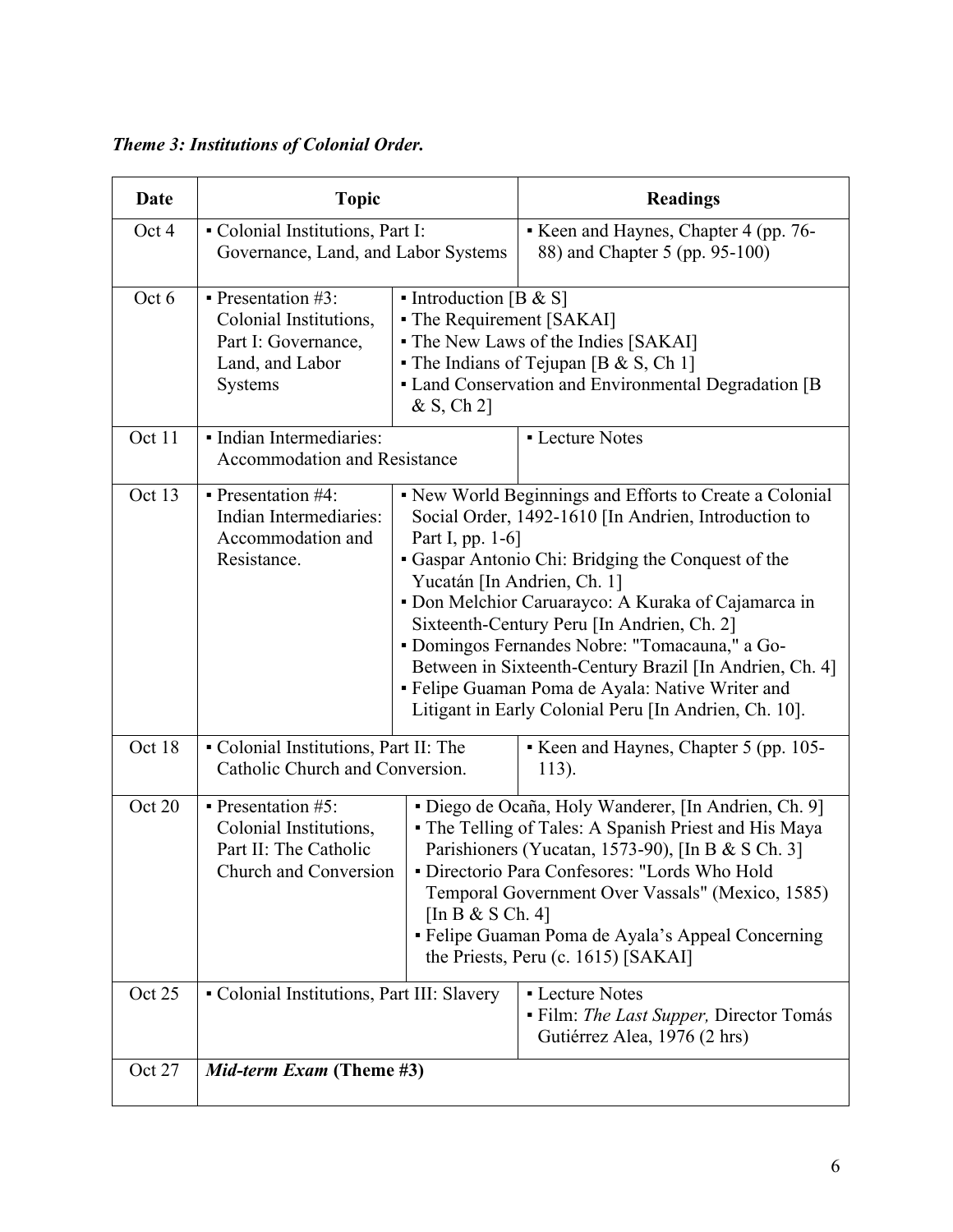# *Theme 4: Colonial Societies.*

| <b>Date</b> | <b>Topic</b>                                                                                                                                                         |                                                          | <b>Readings</b>                                                                                                                                                                                                                                                                                                                      |
|-------------|----------------------------------------------------------------------------------------------------------------------------------------------------------------------|----------------------------------------------------------|--------------------------------------------------------------------------------------------------------------------------------------------------------------------------------------------------------------------------------------------------------------------------------------------------------------------------------------|
| Nov 1       | • Race and Color, Class and Honor                                                                                                                                    |                                                          | Keen and Haynes, Chapter 5 (pp. 110-<br>121).                                                                                                                                                                                                                                                                                        |
| Nov 3       | $\blacksquare$ Presentation #6:<br>Colonial Societies,<br>Part I: Race and<br>Color, Class and<br>Honor                                                              | Andrien, Ch. 5]<br>Ch. 17]<br>Order [In Andrien, Ch. 8]. | - The Mysterious Catalina: Indian or Spaniard? [In<br>• Scandal at the Church: Jose de Alfaro Accuses Dona<br>Theresa Bravo and Others of Insulting and Beating His<br>Castiza Wife, Josefa Cadena (Mexico, 1782), [In B & S,<br>• Honor Among Plebians by Boyer [SAKAI]<br>• Zumbi of Palmares: Challenging the Portuguese Colonial |
| Nov $8$     | • Colonial Societies, Part II: Gender and<br>Honor.<br>- Colonial Brazil                                                                                             |                                                          | Keen and Haynes, Chapter 6                                                                                                                                                                                                                                                                                                           |
| Nov $10$    | $\blacksquare$ Presentation #7:<br>Colonial Societies,<br>Part II: Gender and<br>Honor.                                                                              | Andrien, pp. 97-99]<br>[In Andrien, Ch. 3]               | • Introduction to Part II: The Mature Colonial Order [in<br>• Doña Isabel Sisa: A Sixteenth-Century Indian Woman<br>· José Antonio da Silva: Marriage and Concubinage in<br>Colonial Brazil [In Andrien, Ch. 14.<br>• Catarina Maria Complains that Juan Teioa Forcibly<br>Deflowered Her (Mexico, 1693), [In B $&$ S Ch. 12]        |
| Nov $15$    | • Colonial Societies, Part III: Religious<br>Keen & Haynes, Chapter 5<br>Hegemony.<br>• The Inquisition in the Mid-colonial<br>Period<br>· Sor Juana Inés de la Cruz |                                                          |                                                                                                                                                                                                                                                                                                                                      |
| Nov 17      | • Presentation #8:<br>Colonial Societies,<br>Part III: Gender,<br>Intellectuals, and the<br>Colonial Church                                                          | Bemberg, 1990 (105 min.).                                | - Film: "I, the Worst of All," Director Maria Luisa<br>• Sor Juana, Letter to Sor Filotea [SAKAI]<br>• Sor Juana, Selected Poems [SAKAI].                                                                                                                                                                                            |
| Nov $22$    | <b>• Exam #3 (Theme #4)</b>                                                                                                                                          |                                                          |                                                                                                                                                                                                                                                                                                                                      |

| <b>Nov 24</b><br>to $27$ | <b>Thanksgiving Recess - Enjoy the break!</b> |  |
|--------------------------|-----------------------------------------------|--|
|                          |                                               |  |